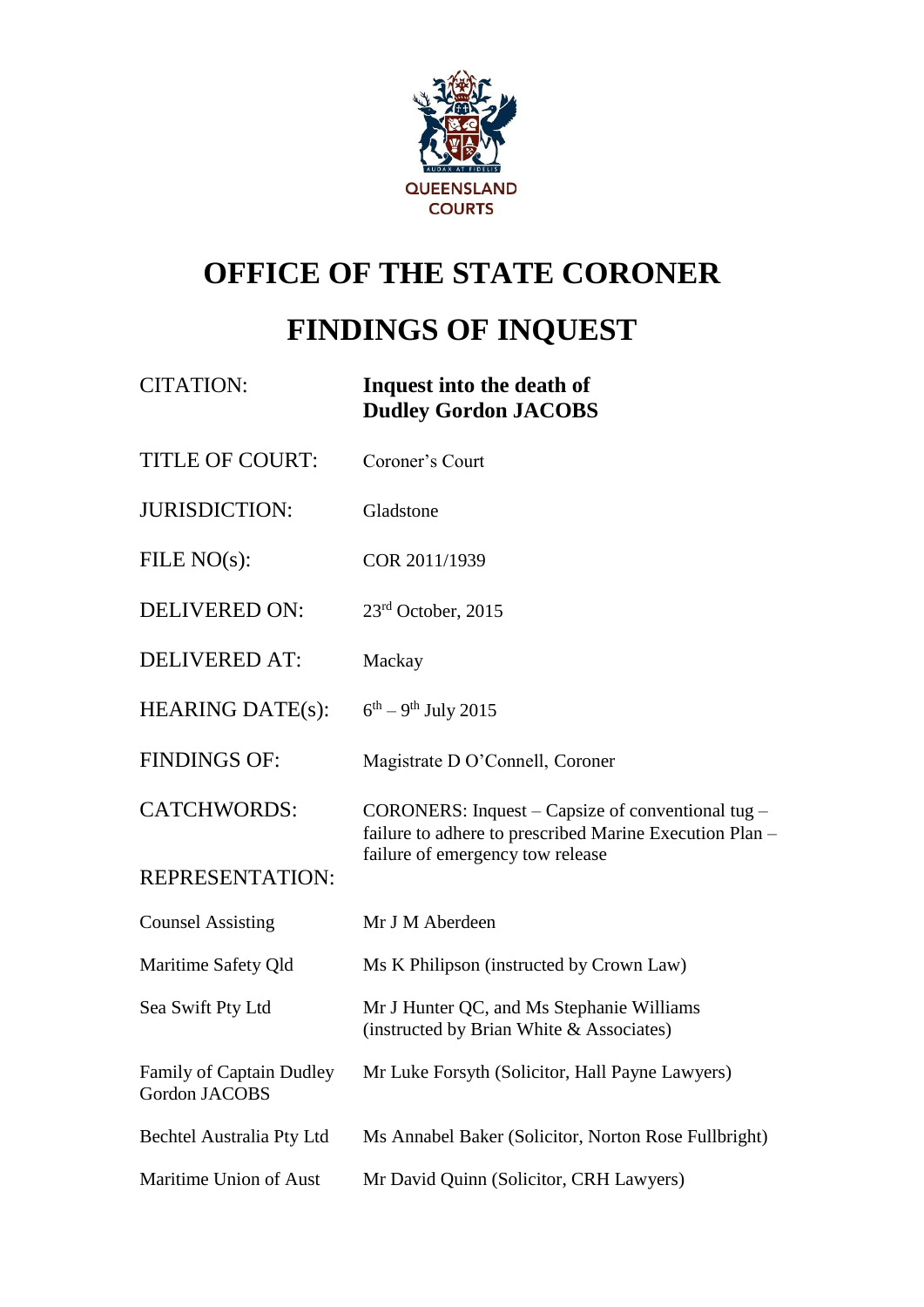# **Findings**

## **Captain Dudley Gordon Jacobs**

- [1]. On 11 June 2011 Captain Dudley Gordon Jacobs was involved in a fatal capsizing incident on the tug '*Adonis*' in the Gladstone harbour. The tug had been involved in a two tug towing configuration of a non-powered barge. The tug which Capt Jacobs was travelling on 'girded', which is a dangerous situation when the towline moves from pulling over the stern, to pulling over the side of the tug. It is dangerous because it causes the tug to roll over, or capsize, very quickly.
- [2]. This inquest will examine the circumstances of why the tug *Adonis* was in the situation where it could be girded<sup>1</sup>, what caused the tug to roll over, and any other factors involved.

#### **Tasks to be performed**

- [3]. My primary task under the Coroners Act 2003 is to make findings as to who the deceased person is, how, when, where, and what, caused them to die<sup>2</sup>. In Capt Jacobs's case there is no real contest as to who, when, where, or how he died. The real issues are directed to what caused his death.
- [4]. Accordingly the List of Issues for this Inquest were:-
	- 1. The information required by section 45(2) of the *Coroners Act 2003*, namely: who, how, when, where, and what, caused Capt Jacobs' death,
	- 2. What was the course of events which led to the capsize of the tug *Adonis* in Gladstone Harbour on 11 June 2011, including the events relating to attempts to release the towline by use of the emergency release mechanism on the tow hook?
	- 3. What factors contributed to the capsize of the tug including (without being exhaustive):-

(a) the design and attempted use of the emergency release on the tow hook;

(b) the length of the towline;

(c) the breaking strength of the towline;

(d) the failure to use the remote release facility for the tow hook in the wheelhouse;

 $1$  when there was a documented plan for conducting the towing manoeuvre

<sup>&</sup>lt;sup>2</sup> Coroners Act 2003 s.  $45(2)(a) - (e)$  inclusive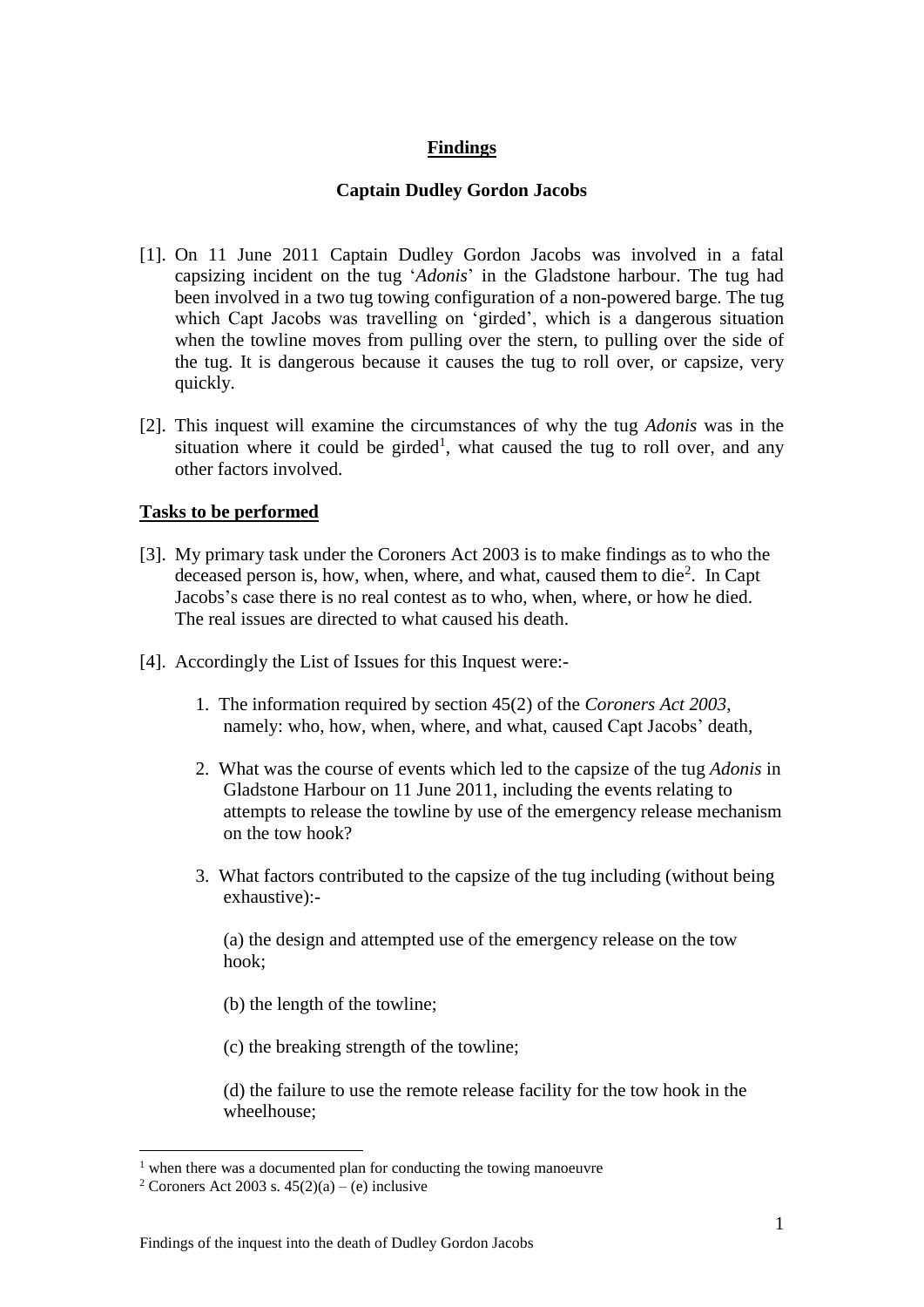(e) the stability of the tug *Adonis* by reference to (i) its design characteristics; and (ii) the fitting of a towing winch, and H-bitts;

(f) the speed of the composite vessel (incorporating the tug *Aphros*, the dumb barge *Chrysus* and the tug *Adonis*);

(g) the tidal and current conditions.

- 4. What steps should be taken (including possible changes to the design of the tow hook) to try to prevent the recurrence of any similar incident in respect of harbour tugs in Queensland waters?
- [5]. The second task in any inquest is for the coroner to make comments on anything connected with the death investigated at an inquest that relate to public health or safety, the administration of justice, or ways to prevent deaths from happening in similar circumstances in the future<sup>3</sup>.
- [6]. The third task is that if I reasonably suspect a person has committed an offence<sup>4</sup>, committed official misconduct<sup>5</sup>, or contravened a person's professional or trade, standard or obligation<sup>6</sup>, then I may refer that information to the appropriate disciplinary body for them to take any action they deem appropriate.
- [7]. In these findings I address these three tasks in their usual order, Findings, Coroners Comments, and then Reporting Offences or Misconduct. I have used headings, for convenience only, for each of these in my findings.

#### **Factual Background & Evidence**

- [8]. The non-controversial aspects of the matter can be described briefly. Capt Jacobs was a very experienced maritime captain and had spent many years in Gladstone Harbour. He had particular local knowledge.
- [9]. The Gladstone Harbour, underwent a very rapid increase in industrial work associated with the expansion of the LNG export facilities in that harbour in the years leading up to 2011. Due to this rapid expansion there was a significant increase in vessel traffic on the harbour. The then harbourmaster, very appropriately, took a cautious approach to ensuring the safe passage of this increased traffic. That cautious approach included ensuring a well thought out, and researched, Marine Execution Plan<sup>7</sup> (MEP) being put in place for

 $3$  ibid s.46(1)

<sup>4</sup> Ibid s.48(2)

<sup>5</sup> Ibid s.48(3)

<sup>6</sup> Ibid s.48(4)

<sup>7</sup> the purpose of the Marine Execution Plan was described as "*to provide an overview of the port of Gladstone on the way vessels are intended to be operated when in harbour, describes the nature and scope of operations to be undertaken, provides an indication of requirements for local bunkering and waste facilities, demonstrates the understanding of regulatory requirements for operating in the port of Gladstone, and demonstrate or reference the vessels' safety management system and handling of emergencies*" (see exhibit C.1 at page 9)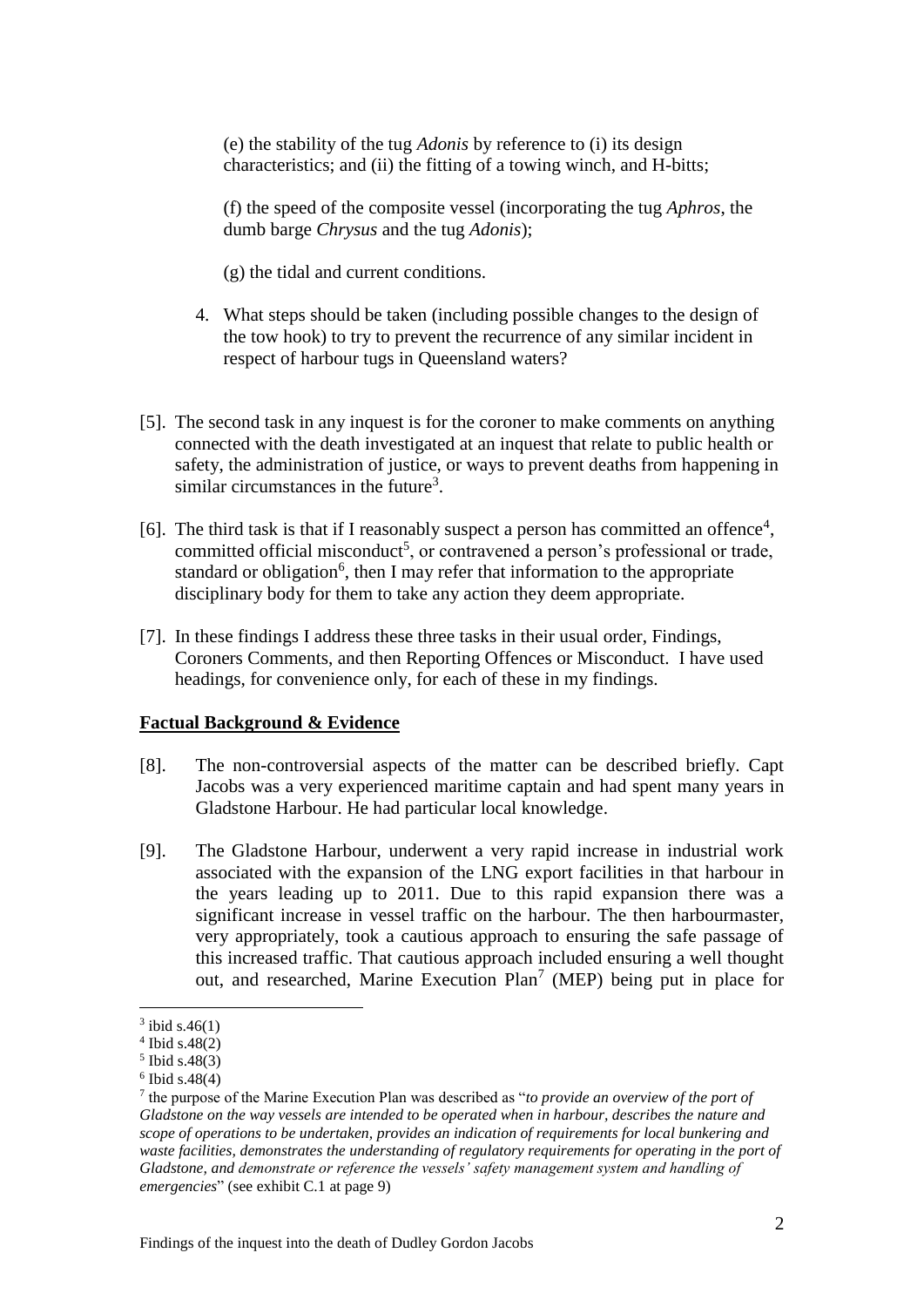works such as the incident Capt Jacobs was involved in. The work involved a non-powered barge, commonly termed a 'dumb barge', which itself weighed 650 t, and which could carry a payload of freshwater of some 1400 t, which would be travelling from Auckland Point in the harbour to the delivery point a significant distance north west, much deeper up the harbour. The MEP required that two tugs accompany the barge because even though one powerful tug, such as the *Aphros*, could adequately handle the barge alone, a second barge secured to it would provide additional resources for manoeuvring, and a redundancy of control should the first barge suffer any mechanical issue. I am certainly not critical of that plan and a simple way to demonstrate its good effect is that, apart from 11 June 2011, this process delivered fresh water without any marine incident for well over two years.

- [10]. The formulation of the MEP required a number of revisions and indeed required a representative of the tug operators, Sea Swift, to travel to the United States for simulation testing to be done before eventually the final plan was acceptable to the harbourmaster. It was evident that the MEP was not a simple document, nor a quickly compiled plan. Rather it was detailed, researched, and considered.
- [11]. The critical part of the MEP was that the more powerful tug, the *Aphros*, would be the primary tug, and secured hard, or hipped up, to the port side rear quarter of the barge. The second barge, the *Adonis*, was only required to assist with manoeuvring at departure and arrival, or if the *Aphros* lost power. It was to be secured by a bowline secured to the forward port side quarter of the barge. The bowline was to be run deliberately short as once manoeuvring away from the wharf was completed the tug *Adonis* would simply 'fold back' alongside the barge and be pulled along by the barge, as it was powered by the *Aphros*.
- [12]. This configuration was successfully employed in a number of practice runs, which were all completed without incident. This effectively demonstrated the 'workability' or effectiveness of the MEP in practise.
- [13]. One requirement of the harbourmaster was that an experienced 'check' pilot be on board to ensure that the vessel's masters were aware of any idiosyncrasies peculiar to the Gladstone Harbour. Such an idiosyncrasy may be as simple as stronger tidal flows near a river mouth or in navigational channels, or areas of shallow water. Again there is no criticism of this, rather it was a sensible and conservative approach to take by the harbourmaster.
- [14]. The role of the check pilot was also to assess the competency of a ship's master to see if that master should qualify for conducting activities in the Gladstone Harbour without the necessity of a check pilot.
- [15]. Capt Jacobs was acting in this role on the day he died. It is important to remember that at no time was Capt Jacobs the master, nor was in charge of any vessel, rather he was there merely in an assessing role. This is important in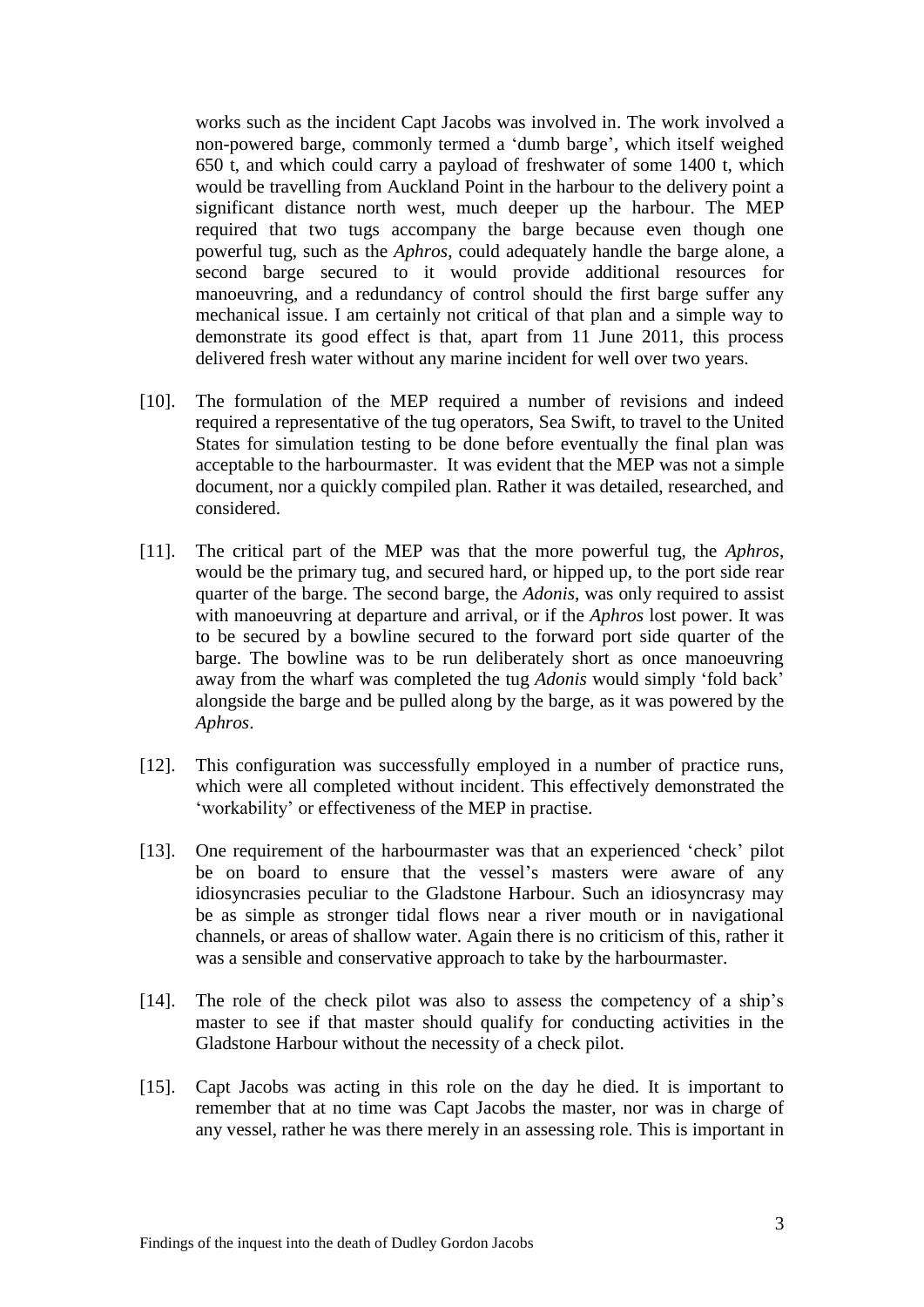determining responsibility for the events as each master is responsible for their vessel<sup>8</sup>.

- [16]. The *Aphros* is a particularly powerful tug. Significantly it is a twin drive tug configured with Azimuth or Z drive motors. This configurations means that the tug does not need rudders as each motor can be turned in a  $360^{\circ}$  rotation<sup>9</sup> which allows it very good control.
- [17]. The tug *Adonis* is called a conventional tug. Whilst it is twin motored it is fitted with rudders to control its steering. The *Adonis* is designed for towing over the stern, and can also be used for towing over the bow.
- [18]. Towing over the stern is a significant risk for a tug whenever it is towing a non-powered craft. The evidence<sup>10</sup> from an experienced tug Captain was that for over-the-stern towing within a harbour, as distinct from simple manoeuvring, it should only be contemplated with a towline of a minimum 60 metres in length, and a greater length, in the order of 100 metres, is more desirable. For towing in open sea an over-the-stern tow line can be 1 kilometre in length.
- [19]. As I stated earlier the movement of the barge was to be conducted in accordance with the MEP. The departure from this approved method warrants careful consideration. The evidence was that there was some "discussion" (which is as broad a term that I can label it, and some may have considered it more in the nature of a direction), between the masters of the two tugs, Mr Bearden and Mr Phipps, some of the crew, and 'possibly' present at this meeting was Capt Jacobs.
- [20]. The crew members who gave evidence said that whilst they were at this discussion, held in the small cabin of a tug, they really had no input to the decision. I accept this, and due to the hierarchical nature of ships' crews that is not unusual. They were more, in my view, a passive observer of what changes were being announced. This is in contrast to seeking their input as to whether the change in the towing arrangement was appropriate or not.
- [21]. Essentially the discussion<sup>11</sup> was between Master Phipps and Master Bearden. Mr Bearden's evidence was that since Master Phipps was the more senior master, and operating the tug controlling the towing combination, that Bearden would go along with the change to an over-the-stern tow for his tug. The only point he raised was to ensure that their speed was kept down so he could move appropriately as required.

<sup>&</sup>lt;sup>8</sup> And the MEP places ultimate responsibility for the entire combination on the master of the primary tug, the *Aphros*

<sup>9</sup> hence its' designation as having azimuth drives

<sup>&</sup>lt;sup>10</sup> Capt Beecroft

 $11$  And the evidence was that this first occurred on 7 June 2011, and again raised at a toolbox meeting on 11 June 2011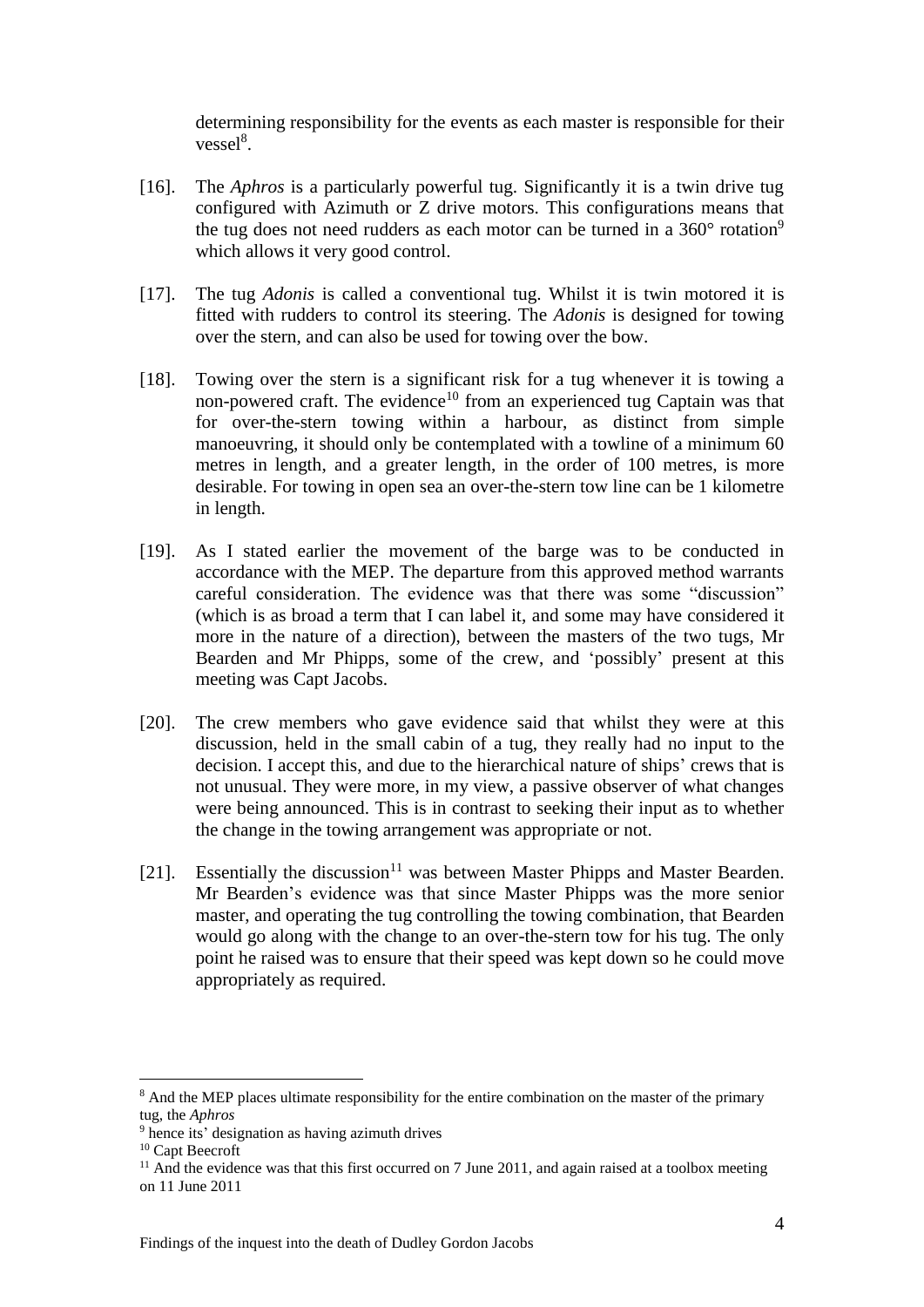- [22]. Master Phipps in his evidence conceded<sup>12</sup> that it was his suggestion, and at his instigation, that the tow departed from the MEP<sup>13</sup> to provide that the *Adonis* tow over its stern. This was an important concession made, and it certainly clarifies, indeed makes clear, why there was a departure from the MEP. Precisely why the departure from the MEP was required I really do not need to conclude, but I note that Master Phipps felt it would allow the *Adonis* to keep its 'head to the current'<sup>14</sup>, but possibly it was due to the concern with how closely the *Adonis* rode to the bow of the *Aphros*. <sup>15</sup> Perhaps he was concerned that his vessel could be accidentally damaged.
- [23]. Both Master Phipps and Master Bearden were asked in their evidence if Capt Jacobs had actual input to this decision. Both agreed that his input was not directly sought, as it was their job to decide how the tow would occur. The highest they could put it was that 'perhaps' (and only 'perhaps') if Capt Jacobs thought they were doing the wrong thing that he would say something, but they could not recall any input or response from him. One crew member thought that Capt Jacobs may have in fact been just outside of the cabin when this discussion occurred. In any event the essential point to remember is that Capt Jacobs was acting in the role of an assessor, and merely observing the operational performance of Master Bearden so he could obtain his tug master accreditation for the Gladstone Harbour.
- [24]. The events leading on the day up to the time of the capsize are uneventful except of course the fact that the *Adonis* was now towing over its stern on what some observed<sup>16</sup> was a relatively short towline of less than 40 metres. Fortunately these vessels are fitted with a tracking system called  $AIS<sup>17</sup>$ . This system broadcasts the ship's position, bearing, and speed, and for the *Aphros* it was issued approximately every 10 seconds, and the *Adonis* approximately every 30 seconds. This allowed investigators to establish the precise movements of the vessels as they made way up the Gladstone Harbour.
- [25]. The AIS data shows the vessels leaving from Auckland Point wharves and then proceeding along the Clinton Channel, past the Clinton wharves. The combination then proceeded through the Clinton swing basin, to roughly opposite the mouth of the Calliope River. At this time I mention the Calliope River because there was some conjecture that perhaps there was a tidal influence at that location, but the evidence from a very experienced harbourmaster familiar with Gladstone harbour, Capt Beecroft, was that there was no discernible<sup>18</sup> tidal influence at all<sup>19</sup>.

<sup>12</sup> T1-83 at 4

 $13$  And Master Phipps thought that the MEP permitted him a discretion in establishing the tow set up (his words), see T1-90 at 16 - 19

 $14$  See T1-82 at 1-4, which seems a little curious as the tow was going with the incoming tide, not heading into it.

<sup>&</sup>lt;sup>15</sup> This was an observation by a crew member

<sup>&</sup>lt;sup>16</sup> Capt Beecroft thought it particularly short. I address this later in my findings

<sup>&</sup>lt;sup>17</sup> AIS is an acronym of Australian Identification System

<sup>&</sup>lt;sup>18</sup> It was an incoming tide so any influence was very minimal, an outgoing tide may have caused more movement, but again it was not contributory

<sup>&</sup>lt;sup>19</sup> And this was agreed by Master Phipps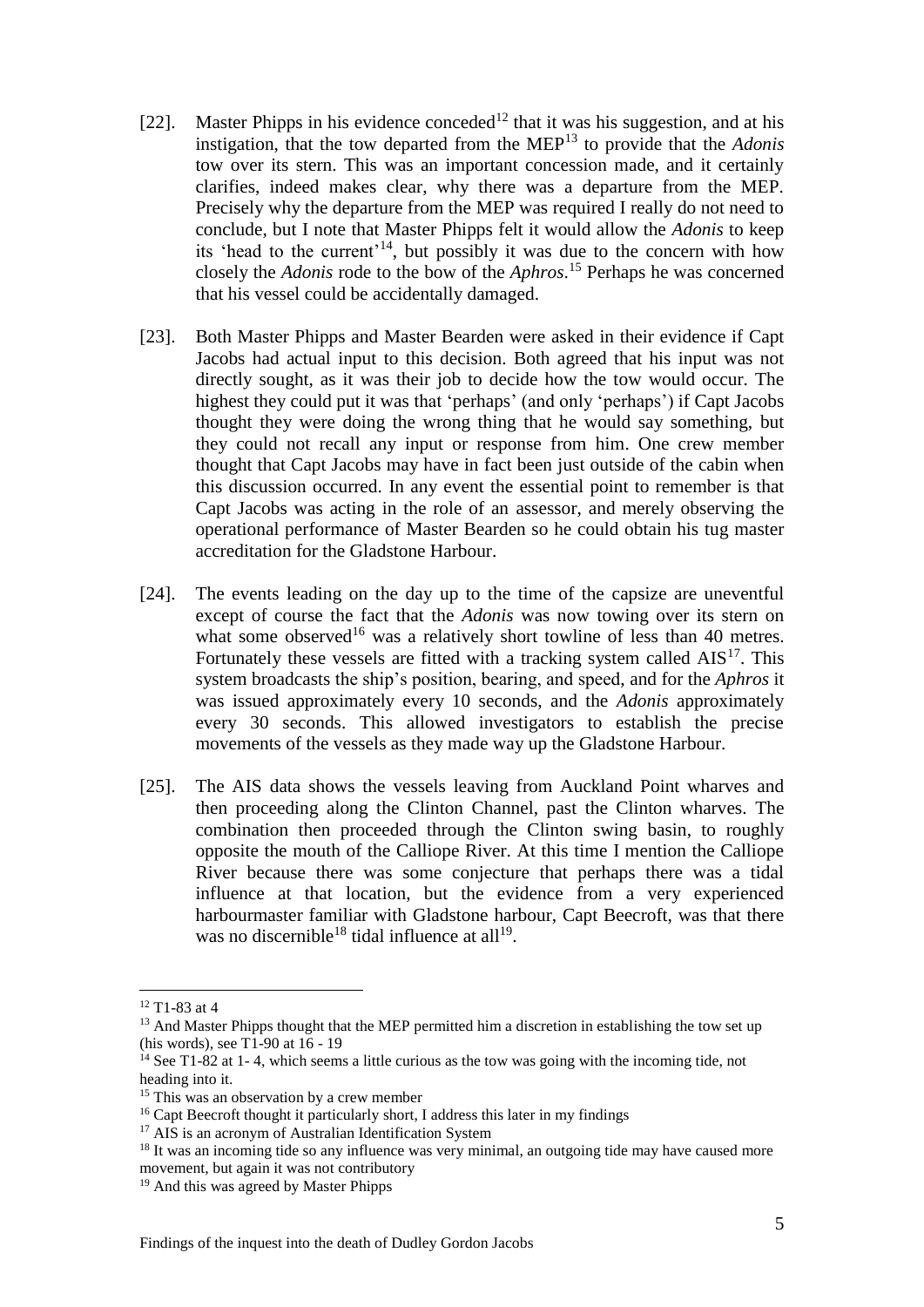- [26]. Examining the recorded AIS data<sup>20</sup> shows that the combination was moving at a speed over ground<sup>21</sup> at a rate of a little over 8 knots<sup>22</sup>.
- [27]. Master Phipps's evidence was clear that if the MEP was adhered to the combination could travel at any speed<sup>23</sup> and very safely. Master Bearden's evidence was that the approximate maximum speed for his vessel was just 9 knots. With a SOG above 8 knots, the master of the *Adonis* is left with precious little room for increasing his speed to manoeuvre out of any dangerous situation. The girding manoeuvre, which ultimately claims the vessel, could conceivably have been avoided if the *Adonis* did have the necessary capability, and steer appropriately, to increase its speed over the barge combination so as to bring its towline from the starboard side girding position, to back over its stern.
- [28]. Whilst the combination was travelling abreast of the Clinton wharves, and before it came to be approximately abeam of the mouth of the Calliope River, the master of the *Adonis* claimed he radioed the master of the *Aphros* three times. Each time he claimed he advised the master of the *Aphros* to slow down the speed of the combination and also in one communication that he wished to let go of the towline. The master of the *Aphros* claimed there was only one radio call made, and he said that he was not asked to slow down at all<sup>24</sup>, rather Master Phipps said that it was he who suggested that he would slow down for the other vessel $25$ .
- [29]. The evidence of the masters on this issue needs to be resolved. The evidence of the master of the *Adonis* I prefer over the evidence of the master of the *Aphros*. My reasons for this is that in observing both men give evidence I felt that the master of the *Adonis* was being more open. It was clear, and the AIS data bears this out, that the speed of the combination was moving too quickly to allow for a safe margin of error in manoeuvring. The position, or tracking, of the *Adonis* indicated it was having difficulty maintaining its position ahead of the combination. It is very likely, indeed appropriate, that the skipper of the *Adonis* would radio with his concerns. I note it was also observed by the master of the *Aphros* in his evidence that the *Adonis* appeared to be tracking 'unusually', as it was not maintaining its position directly ahead of the starboard side of the bow of the barge<sup>26</sup>, which is consistent with the AIS data and the concerns raised by Master Bearden over the radio.
- [30]. In addition when Master Phipps was asked by Counsel Assisting if three times he was asked to slow down, he did not deny that there were three radio

 $20$  Reproduced on a chart of part of Gladstone Harbour in Exhibit D.1

 $21$  Termed SOG in the data. SOG is distinct from speed through the water which involves the influence of tidal flow

<sup>22</sup> various recorded points shows SOG of 8.2, 8.1, and 8.3 knots for the *Aphros*, and the tug *Adonis* at speeds of 8.1, 8.2, 7.9 and 8.3 knots

<sup>&</sup>lt;sup>23</sup> His evidence was '100 miles an hour quite easily". Clearly he was merely conveying this information descriptively, rather than literally. He simply meant that realistic speeds of 4-10 knots would pose no issue.

<sup>24</sup> T1-87 at 11

 $25$  T1-84 at 40

<sup>&</sup>lt;sup>26</sup> He described it as moving to starboard, then too far to port, etc.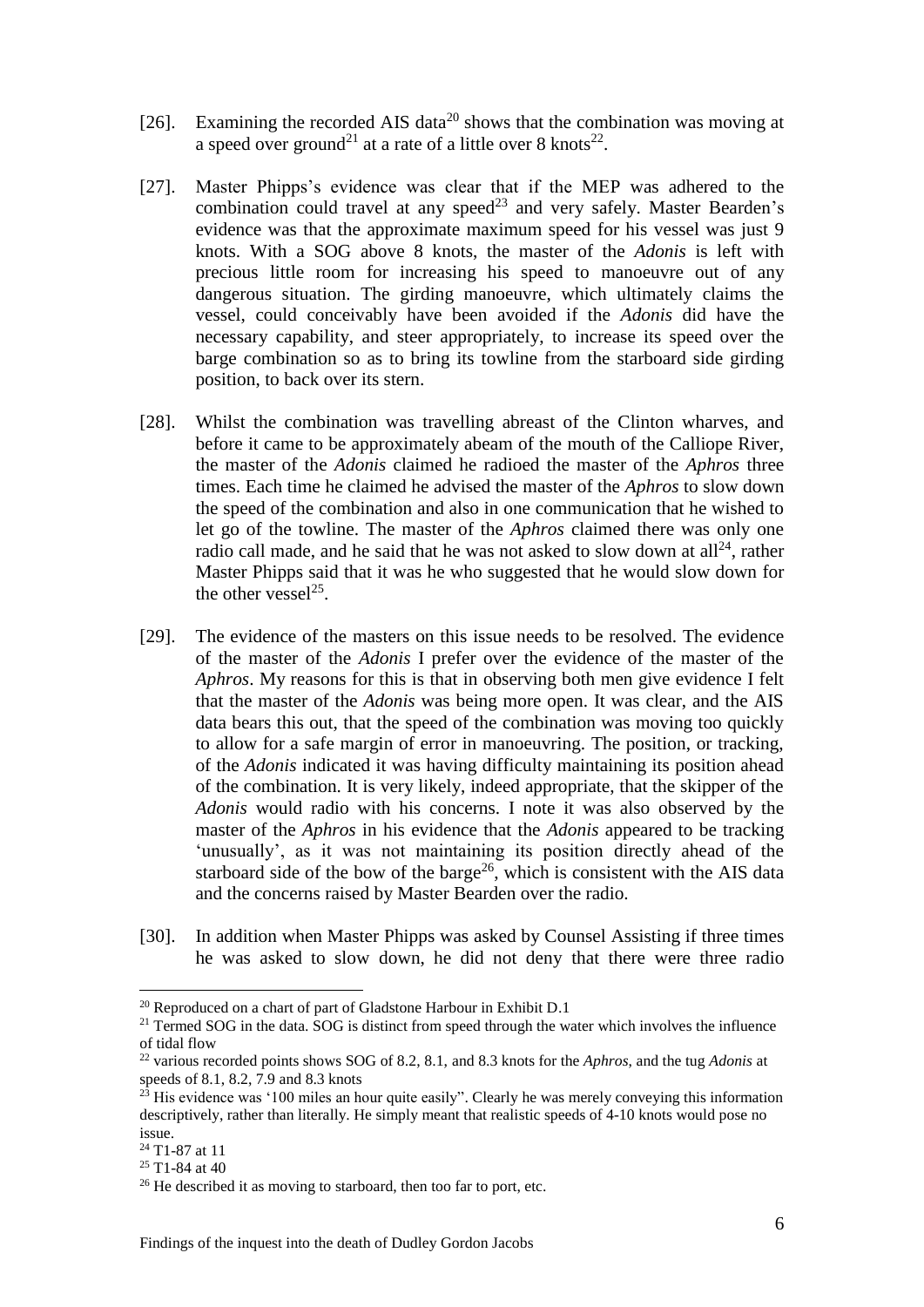conversations, rather his response was that he did not think he was asked by Mr Bearden to slow down at all<sup>27</sup>. In observing Mr Phipps when giving evidence I also noted he was rather 'cagey' in the answers he gave (although he did readily concede that Capt Jacobs was not involved in the decision to change the towing arrangement to an over the stern tow<sup>28</sup>).

- [31]. The failure to slow down the combination, the speed of which is controlled by the *Aphros*, is perplexing. Whether slowing would have prevented the capsizing is unable to be determined by me on the evidence but I do note that the events unfolded quickly. Certainly if power was immediately cut by the *Aphros* then the likelihood of the *Adonis* suffering the girding manoeuvre would have been lessened, and quite possibly significantly so.
- [32]. Ultimately the bow of the barge *Chrysus* moved abeam of the *Adonis*, and at this time the towline had moved from over the stern of the *Adonis*, to over the starboard side. Despite all efforts to release the towline, which I specifically address later, the *Adonis* was then in a fatal position where the towline to the barge was simply going to pull the *Adonis* sideways through the water which would cause it to roll. The reality is that no matter what the design of the *Adonis* was, once in this position it would simply be pulled laterally through the water. The evidence bears out that this situation occurred quickly<sup>29</sup>.
- [33]. Once the *Adonis* capsized the vessel flooded. There was some conjecture raised over whether certain portholes or other hatches or openings on the vessel contributed to it flooding more quickly, but ultimately I find this made no great difference. Capt Jacobs was at the critical moment then located in the wheelhouse, and the effect of the tug capsizing, and noting that the wheelhouse is located uppermost in the superstructure of the tug, meant that he was thrown within the wheelhouse, as Master Bearden described happening to himself. This would have had a disorientating effect, coupled with the wheelhouse being submerged in water, and effectively being inverted as the vessel capsized $30$ .
- [34]. It took a little while for the entire combination to eventually cease moving through the water, after the power to the *Aphros* was cut and the drag caused by the capsized tug. This would have also meant that as the *Adonis* capsized it was still being pulled through the water with the associated turbulent effect experienced of water moving through the vessel until the combination ultimately stopped. The crew members that survived were those that quickly escaped the vessel. Capt Jacobs did not escape and divers later recovered his body from the wheelhouse.

 $27$  This issue was canvassed a number of times, and Master Phipps was quite sure that he was never asked by Master Bearden to slow down at all, see also T1-87 at 10 where the issue was also canvassed by counsel for MSQ

 $28$  See T1-83 at 1 - 4

<sup>29</sup> And Master Phipps said, T1

<sup>&</sup>lt;sup>30</sup> it may be thought the captain Jacobs may have suffered slight concussion from a head injury when the vessel capsized but it was noted by the forensic pathologist during the autopsy that his only recent injury was a small abrasion around his left elbow, and there was a fresh bruise on his upper left chest. There was no identified any significant injury to his head. His cause of death was identified as drowning, see exhibit A.5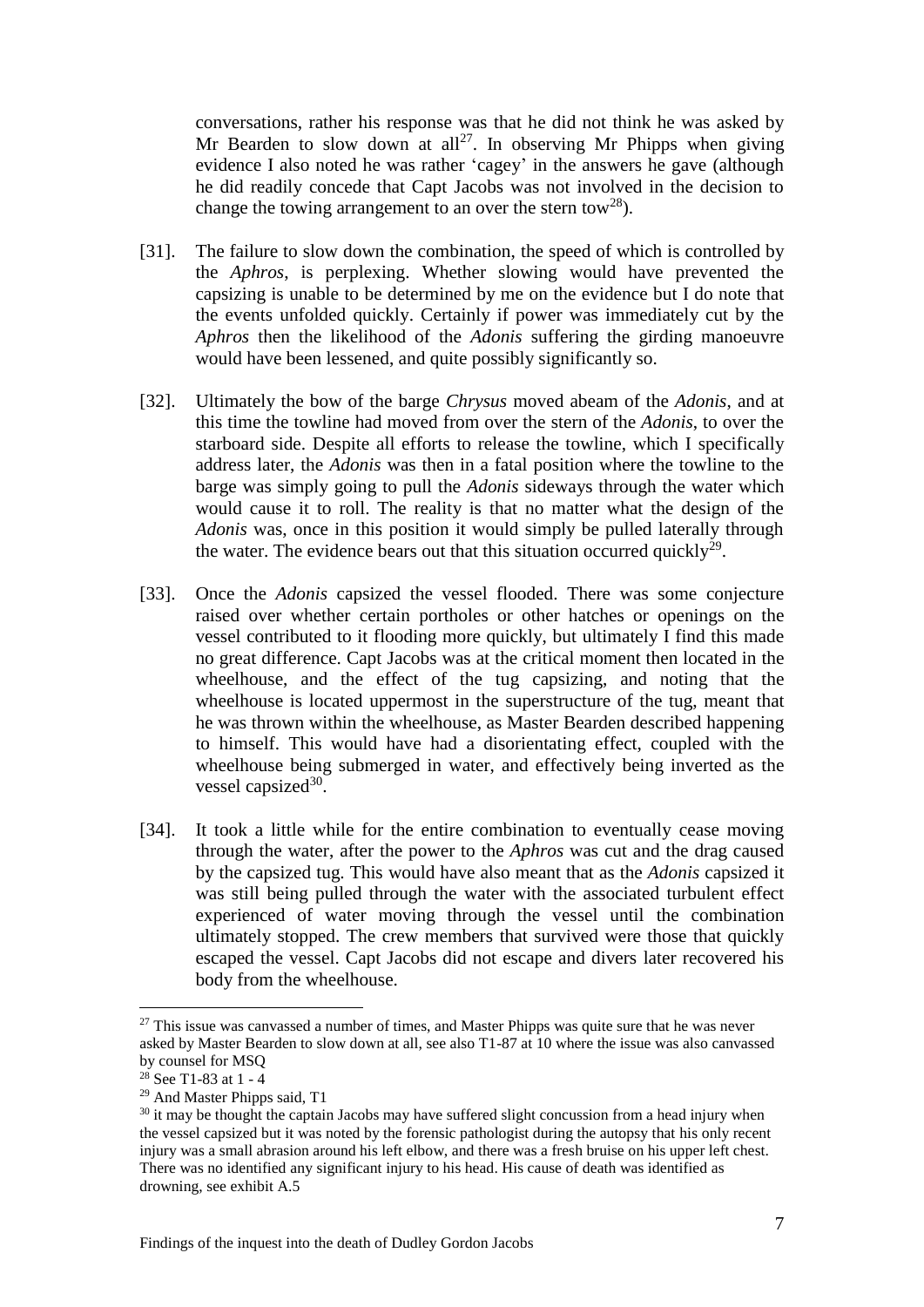#### Investigations into the incident:

- [35]. As the capsizing was a maritime incident it was reported to Maritime Safety Queensland ( $\overrightarrow{MSQ}$ ). They<sup>31</sup> conducted an extremely thorough and exhaustive investigation into the circumstances of the incident.
- [36]. Without descending into the detail of the voluminous<sup>32</sup>, and comprehensive, report it can be adequately summed up by the MSQ investigation conclusions $33$  which were:
	- a. That several interwoven factors directly, indirectly or circumstantially contributed to the occurrence of the fatal marine incident. Primarily these include:
		- i. the towing arrangement of the tug/barge combination,
		- ii. deficiencies and irregularities concerning the *Adonis's* tow line, towing hook release mechanism, and tow hook release testing processes,
		- iii. the vessel's stability,
		- iv. the vessel's suitability to be used as an over-the-stern towing vessel,
		- v. acts and omissions by the company in relation to modifications that were carried out on the tug that invalidated the class Certificate and Certificate of survey for the *Adonis* issued by DNV on behalf of AMSA,
		- vi. shortfalls in Sea Swift Pty Ltd's management style, business administration, audits, safety, training and risk management practices,
		- vii. human error, misjudgement and failings on the part of Sean Bearden, master of the *Adonis* and Anthony Phipps, master of the *Aphros 34* ,
		- viii. expert evidence suggests that the *Adonis* might be unsafe and was not suited to be used as an over-the-stern tug,
		- ix. the *Adonis's* MEP and work instructions for towing operations were not followed.
- [37]. Whilst these are the considered conclusions<sup>35</sup> of the MSO investigator I had the advantage, which the investigator did not, of requiring to have certain employees of Sea Swift give evidence in the knowledge of the complete investigation that had then been concluded.

<sup>&</sup>lt;sup>31</sup> MSQ is the appropriate agency to conduct the investigation into the circumstances of the capsize. They hold the appropriate expertise in the circumstances of a maritime incident rather than the Queensland Police Service or the Office of Fair & Safe Work Queensland, then termed Workplace Health & Safety Queensland

<sup>32</sup> exhibit C.1 fills three lever arch volumes

<sup>33</sup> See exhibit C.1

<sup>34</sup> The *Aphros* is simply the later in time name of the *Woolli*. It is of course the same vessel.

 $35$  and of course they are the conclusions of the investigator based on the information available to them. they are not of course binding on me, and I must act on the evidence presented before the inquest and reach my own conclusions on the issues for the inquest supported by the reliable, credible, evidence presented at the inquest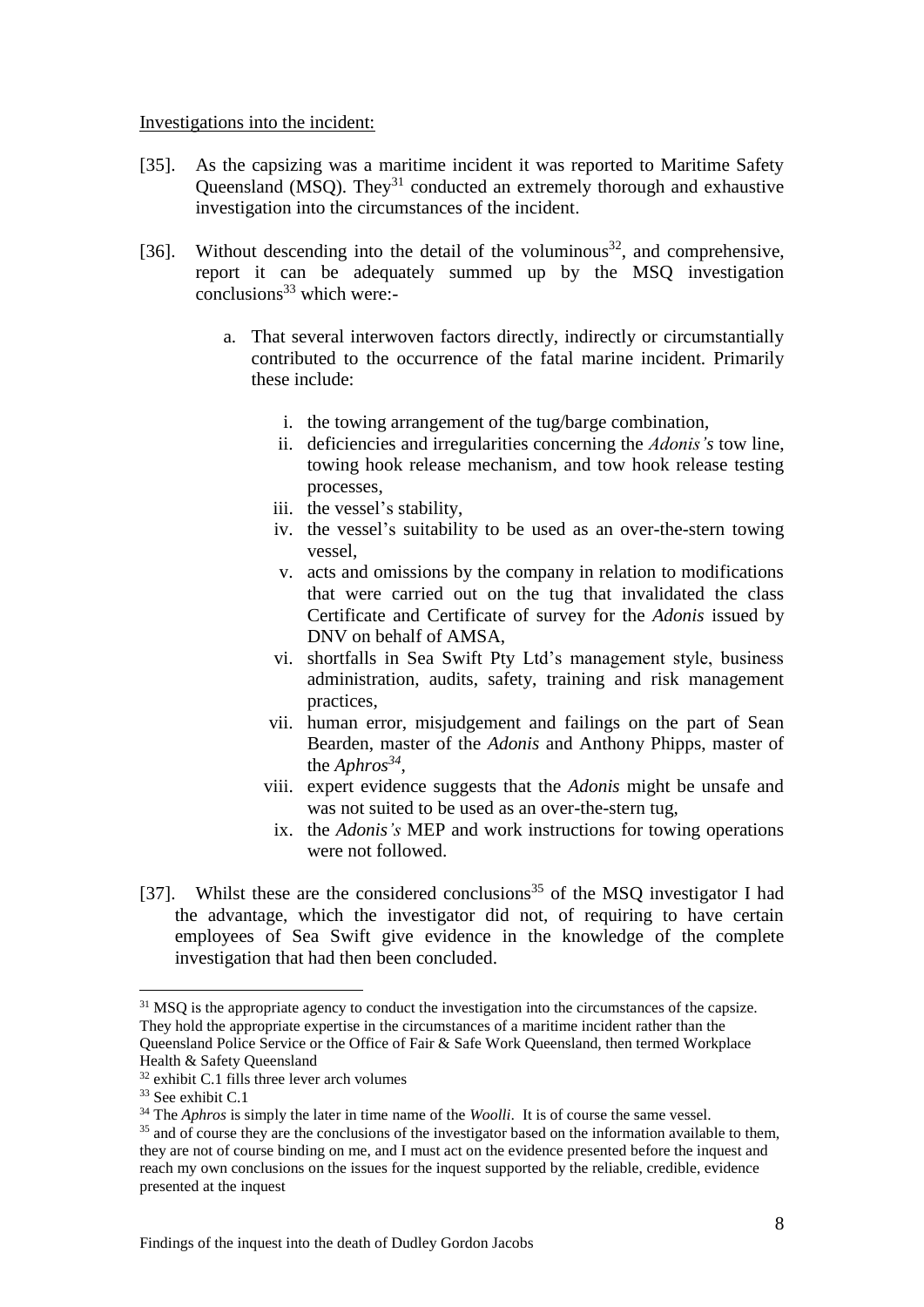#### Identified shortcomings in the system of work:

[38]. This is essentially covered in the nine summarised points identified by the MSQ investigation report, detailed in paragraph [36] above. My task is to identify $36$  what particular aspects of the shortcomings in the system of work actually did lead to Capt Jacobs' death.

## Inquest Issues Evidence

[39]. Issues 2 and 3 are best dealt with in reverse order, as the issues identified in issue 3 support the conclusion reached in answer to issue 2. Accordingly I will deal with them in that order.

#### Issue 3(a) the design and attempted use of the emergency release on the tow hook.

- [40]. The tow hook was fitted to the aft of the wheelhouse superstructure. Following the incident testing of the tow hook demonstrated that its design and operation were not in question. The tow hook operated satisfactorily, in releasing, under load.
- [41]. The vessel was fitted with H-bitts, as a retrofit, and I deal with this aspect later in my Findings.
- [42]. One issue canvassed was whether the locking pin had been placed in the armed position, which meant the quick release could be activated. Experienced tug masters stated that that is a step they take as soon as towing is commenced using the hook. Master Bearden's evidence was that this was not an ordinary step he undertook, which appeared to me to be due to his lack of experience.
- [43]. On this particular date the evidence from the crewmember was that he considered he had unlocked the pin to allow the release of the tow hook, but it did not release. Significantly this crewmember was operating that pin from the port side of the vessel, reaching over the tow hook to where the pin is located on the starboard side. Whilst I accept the crewmember's recollection that he ensured the pin was in the unlocked, or armed, position, it is noted that the slots demonstrate a significant amount of wear and the movement he felt of the pin may have merely been it moving within the detent of the slot. This is certainly possible where you are operating it from the opposite side, without visual confirmation. Ultimately the evidence was unclear to allow me to draw a definite conclusion as to precisely what occurred, but what is clear is that the later testing of the hook revealed no defect in its design or operation.
- [44]. Two further issues I can briefly deal with. Firstly is that there was no axe located next to the tow line. An axe is used in an emergency for severing the towline if the emergency release does not work. The evidence of the crew member, which I accept, is that even if an axe was present<sup>37</sup> the crew member did not have sufficient time to sever the tow line. Accordingly it is reasonable to

<sup>1</sup>  $36$  if I can identify these, and it is borne out by the evidence

<sup>&</sup>lt;sup>37</sup> There was no axe present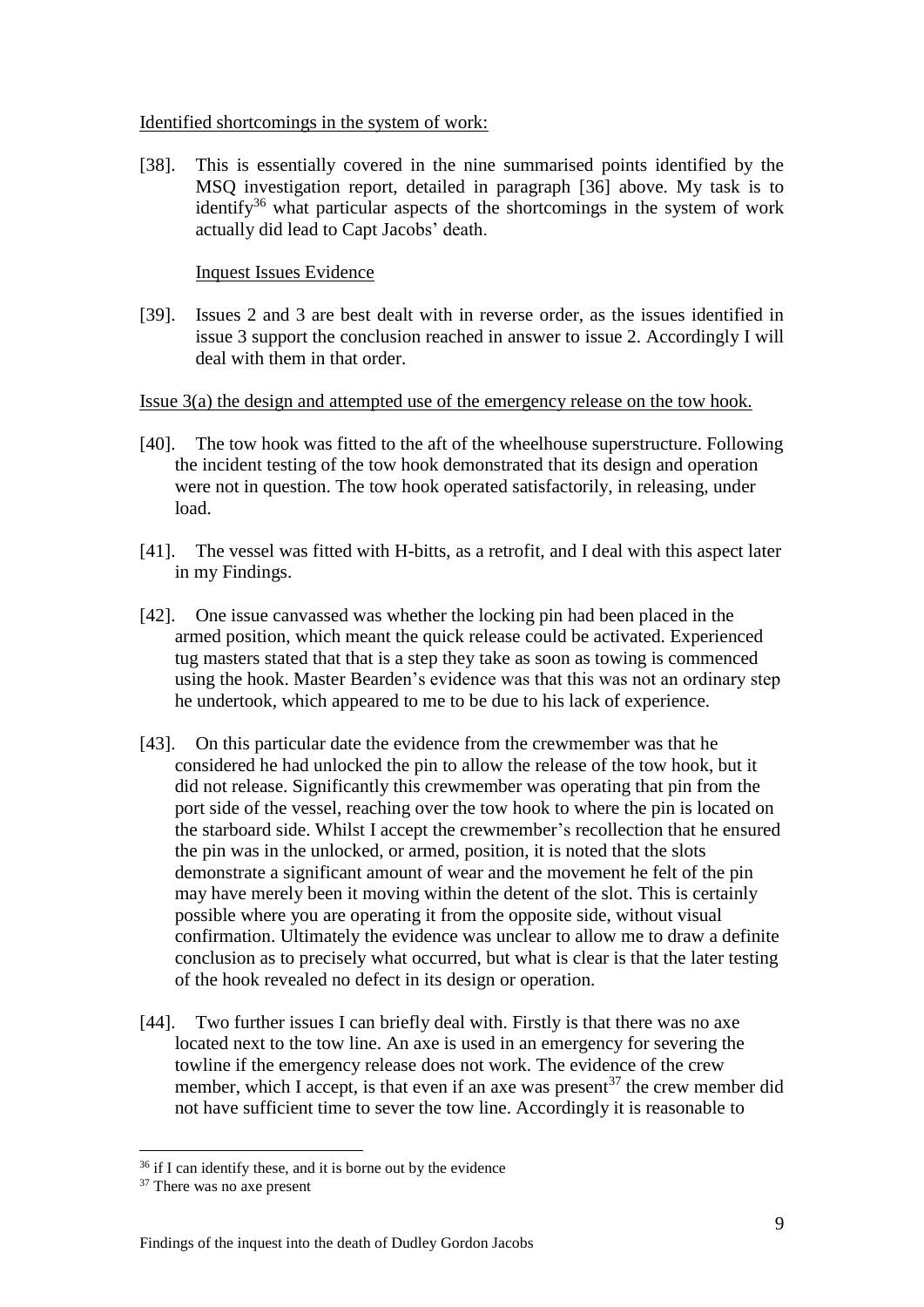conclude that even if an axe was available it would not have prevented the *Adonis* from capsizing due to the speed at which the events occurred.

[45]. Secondly there was fitted an emergency release for the tow hook in the wheelhouse. The evidence was clear, and I find, that this emergency release was obscured by a bookshelf built over it at a later time. The evidence was that this wheelhouse emergency release had the connecting wires replaced, and tested, in the weeks just prior to the incident. It was clear from Master Bearden's evidence that he did not attempt to use this wheelhouse emergency release, possibly because it was obscured, possibly because he was attempting to steer the vessel in an emergency, but even if operated it may not have released the towline, because the crew member pushing<sup>38</sup> the tow hook release lever did not release the line. I will comment later on the location of the wheelhouse emergency release in my Recommendations.

#### Issue 3(b) the length of the towline.

- [46]. During the practice runs the tow line of the *Adonis* was set on an over-the-bow tow, and the vessel 'folded back' alongside the barge once under way. On the day of the incident a towline of approximately 37 metres was used, which was simply two mooring lines joined together. Following the incident, and after it had undergone intense strain caused by the girding motion, the tow lines were measured at 41.5 metres, obviously due to a degree of stretch caused by the strain the ropes had been placed under. As the tow line, in its 'pre'-stressed configuration was some 37 metres long, and was secured from the tow hook which was a little behind amidships of the tug, there was clearly only a distance of well less than 37 metres from the stern of the *Adonis* to the bow the barge<sup>39</sup>. A number of photographs<sup>40</sup> of the *Adonis* actually conducting the tow on the day of the incident, 11 June 2011, gives a visual guide<sup>41</sup> to the approximate distance.
- [47]. In evidence Capt Beecroft was asked his opinion as to what is a safe length of towline for an over-the-stern "in harbour" tow. His evidence was that once under way a minimum towline length of 60 metres would be required, but that himself he would set 80 to 100 metres of towline. His reason for this was that the greater the length of tow line, the more time he has to react and perform any required manoeuvres. In addition the short towline places the stern of the *Adonis* very close to the bow of the dumb barge which, due to its significant load of water, and its flat bow, creates at speed the effect of a percussive bow wave, disturbing the water ahead of it. Whilst that bow wave, and its effect, could not be determined with any precision, Capt Beecroft talked of his experience that on occasions as he had attempted to come alongside the bow of a vessel where he encountered disturbed water which affects manoeuvring. He described it as giving a feeling that your steering is not as responsive as when you are moving through undisturbed water. He commented that if he ever encounters that

<sup>&</sup>lt;sup>38</sup> 'pushing' is used in its widest sense, as the crew member said he even struck it with his hammer  $39$  it needs to be remembered that the towline was secured from the tow hook on the rear deck of the tug, to the forward cleat of the barge, which is set a little bit back from the bow of the barge <sup>40</sup> See photograph no.10 (page 31), of exhibit C.1, and by way of rough scale reference the *Adonis* is 21.3 metres in overall length.

<sup>&</sup>lt;sup>41</sup> And I do not 'scale' off the photographs, rather use them as merely representative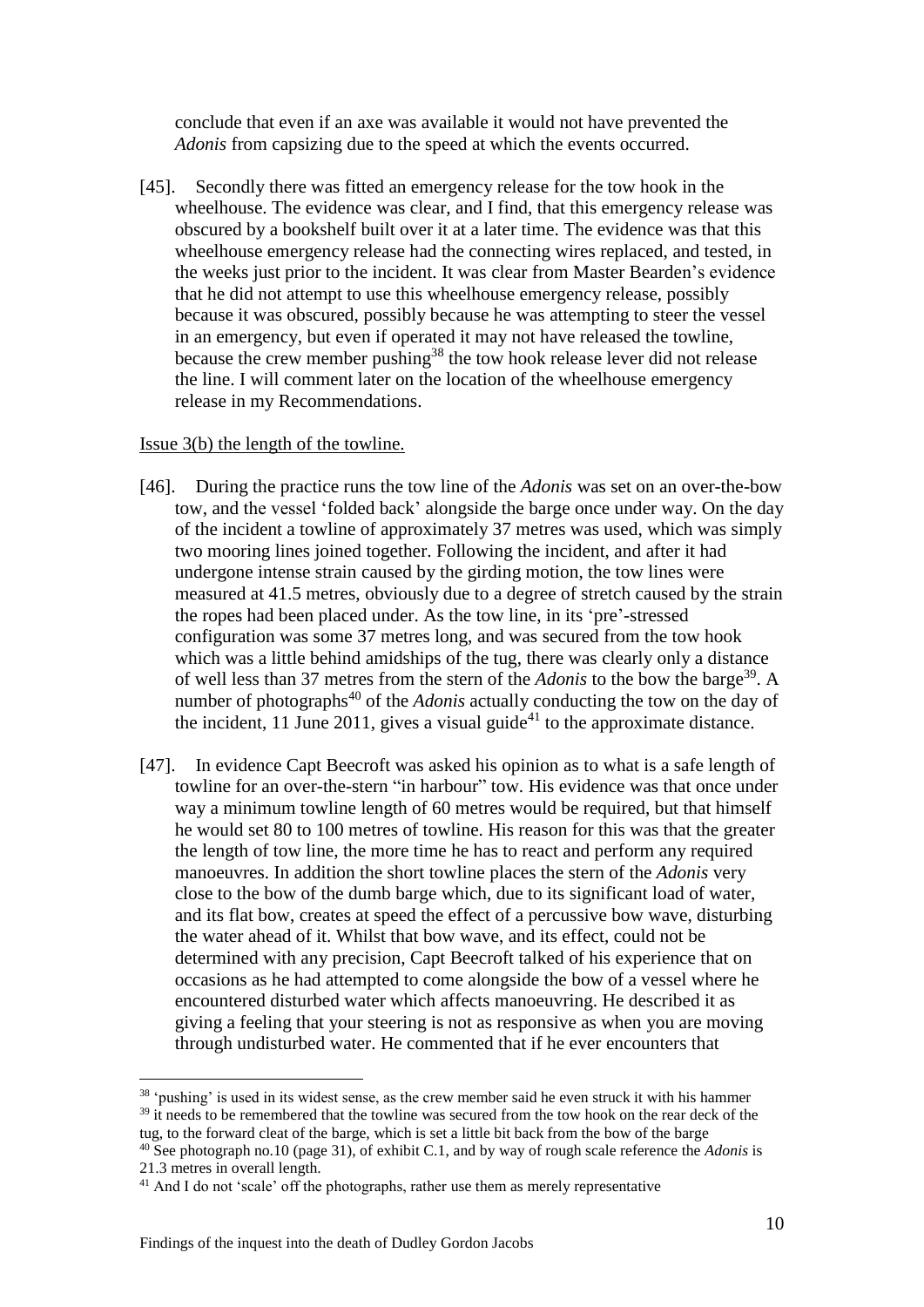situation, which can change from vessel to vessel dependent upon the underwater configuration of the vessel, its load, and speed, he would make a mental note of where he would not position his vessel in future.

- [48]. The evidence of Master Phipps was that it was his decision as to the length of towline to be adopted. I find that this decision was flawed as it placed the *Adonis* too close to the dumb barge, and its length was not sufficient to allow the master of the *Adonis* sufficient time to react to any required course or speed changes needed. Perhaps<sup>42</sup> it also placed its stern too close to any disturbed water which may have been generated from the bow of the *Chrysus*.
- [49]. In my view the length of the towline is clearly a factor which placed the *Adonis* in a dangerous position for the towing operation.

#### Issue 3(c) the breaking strength of the towline.

- [50]. Towlines are ordinarily used at a set multiple of the strength of the bollard, to which they are attached, on the tug. Evidence from the experienced masters was that the multiple was two or three times the bollard pull. The bollard pull on the *Adonis* was 10.2 t, giving a towline strength of approximately 22 – 33 t maximum. Interestingly, in this case, the personnel involved did not have an appropriate length of towline, and so simply connected two mooring lines. Clearly this was an inappropriate procedure, and in some way demonstrates, objectively, the cavalier approach of the tug masters to the task they were conducting. I was never given any clear explanation as to why mooring lines, rather than a towline, was used but perhaps the answer lies in the fact that the authorised towing configuration dictated by the MEP required the *Adonis* to 'fold back' alongside the barge and in this configuration it was noted by one crew member<sup>43</sup> that the stern of the *Adonis* rode uncomfortably close to the bow of the *Aphros*. Accordingly, although I do not find this as it is not necessary, the lines used were deliberately over-capacity<sup>44</sup> for the job to ensure that the *Adonis* did not come adrift through a broken towline and strike the bow of the *Aphros*.
- [51]. It may be that a design feature of the breaking strength of a towline is so that if a girding manoeuvre occurred then the amount of drag as the tug pulled sideways through the water would cause the towline to break and the vessel would not capsize. In this matter even the best expert evidence could only determine that the pull on the towline whilst in the girding manoeuvre may have been somewhere in the vicinity of 18 to 30 t, but the evidence was not high enough to determine that an appropriately sized breaking strain towline would have prevented the capsize. Accordingly there is insufficient evidence<sup> $45$ </sup> to find that the breaking strength of the towline was a determinative factor in the Adonis capsizing.

<sup>&</sup>lt;sup>42</sup> I say 'perhaps' because it cannot be proven in the circumstances with any scientific accuracy <sup>43</sup> Mr Mepham

<sup>&</sup>lt;sup>44</sup> by 'overcapacity' I mean that their breaking strength was well above what is used on towlines <sup>45</sup> and in this regard I am not being critical that there is insufficient evidence, rather it is just that the expert does not have sufficient accurate data to reach a logical and reasoned conclusion, and that is to be respected.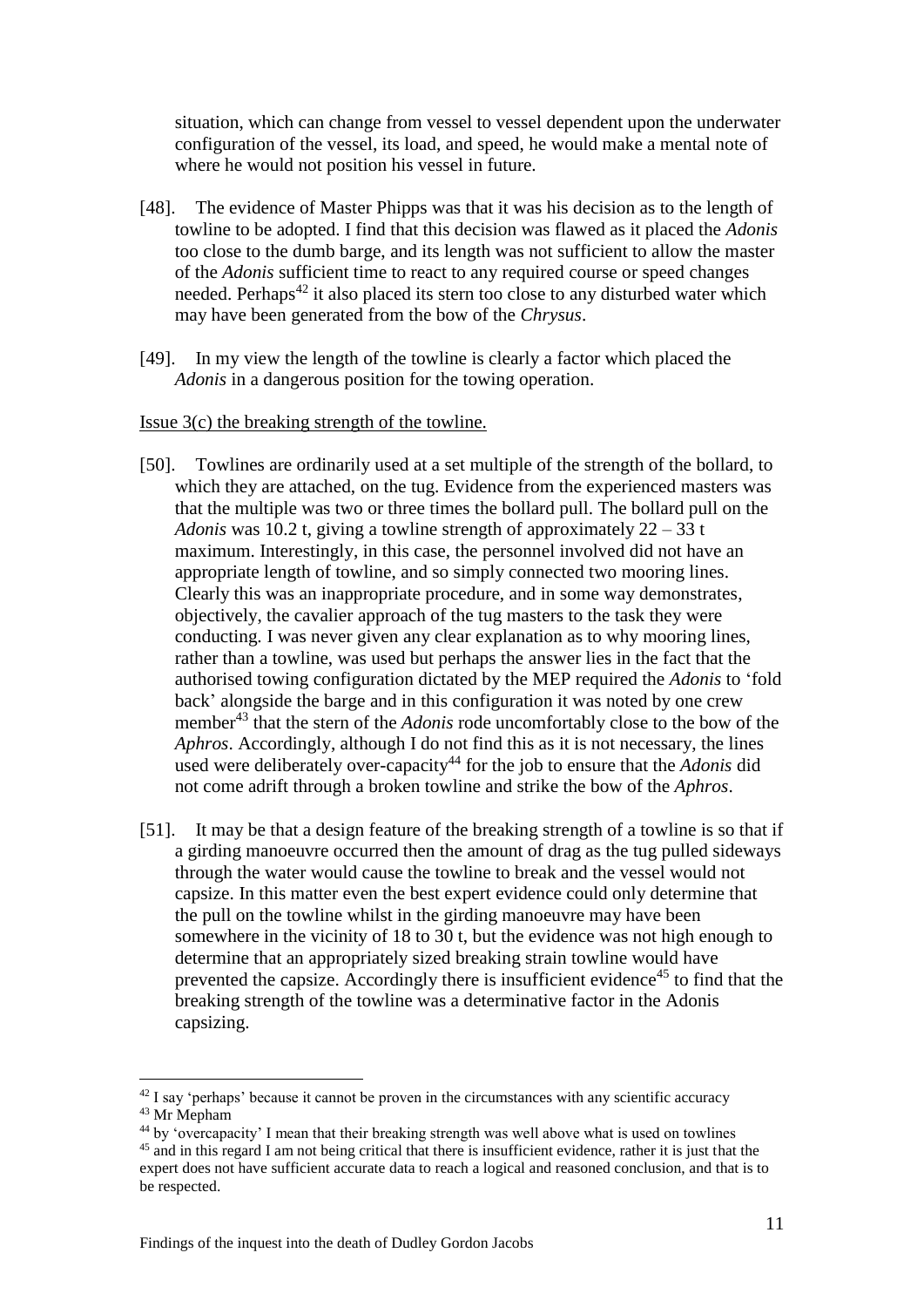Issue 3(d) the failure to use the remote release facility for the tow hook in the wheelhouse.

- [52]. Whilst the tow hook is situated just above deck height affixed to the aft of the superstructure of the wheelhouse there is an emergency, or remote release, for the tow hook located in the wheelhouse. In the case of the *Adonis* this remote release was located on the port side rear within the wheelhouse. Most significantly, in my view, it was not within reach from the helm, such that the master needed to leave the helm and move across to the aft of the wheelhouse to activate it. In an emergency situation, which is when the emergency release would be used, the master does not wish to leave helm. In the case of the *Adonis* there appears to have been a complete lack of appreciation of just what the emergency tow hook release is for. Some person<sup>46</sup> had decided in the past that they should construct a bookshelf over where the emergency release was located, which obscured its location, and made it more difficult to reach in an emergency. Clearly the emergency release needs to be reached whilst remaining at the helm, and not be in a position where it can be obscured. The inquest was shown photographs of such an arrangement where the emergency release was located on the ceiling of the wheelhouse immediately above, and slightly in front of, the helm such that the master can remain with one hand on the helm and simply reach up to activate the emergency release. This is a well thought out location. Evidence at the inquest was that it is not a difficult job to re-plumb the lines for the emergency release to this location.
- [53]. Incidentally the emergency release was inspected prior to the *Adonis*  commencing its work on the Gladstone harbour<sup>47</sup>. The cables were found to be in less than serviceable condition, and so were replaced. That would tend to indicate it would be operational in the few weeks after this work was done<sup>48</sup>, but there was never a suggestion that any attempt was made to operate it, very likely as the master was at that time 'fighting' the helm for control as he felt he had lost steering. One matter which did concern me was that if the locking pin located at the tow hook was engaged then even if you operated the emergency release from the wheelhouse it would not release the towline. This strikes me as completely counterintuitive. What is clear from the evidence is that no attempt was made to operate the emergency release in the wheelhouse when the vessel capsized.

## Issue 3(e) the stability of the tug *Adonis* by reference to (i) its design characteristics; and (ii) the fitting of a towing winch, and H-bitts.

[54]. Whilst there was a great deal of conjecture made regarding the stability of the tug there was in my view no issue regarding its stability if used in accordance with the process outlined in the MEP, within the protected waters of the Gladstone harbour. Certainly stability ultimately became an issue because of the girding manoeuvre, but it is because it was placed in this situation that its stability became a factor at all. In view of the evidence ultimately I consider that the stability of the *Adonis* was not a factor which caused it to capsize, rather there

<sup>46</sup> They are unknown

<sup>&</sup>lt;sup>47</sup> Why the bookshelf was not removed at this time perplexes me

<sup>48</sup> although a later inspection found that the cable was caught around a pulley, but it could not be established it was like this before the capsizing occurred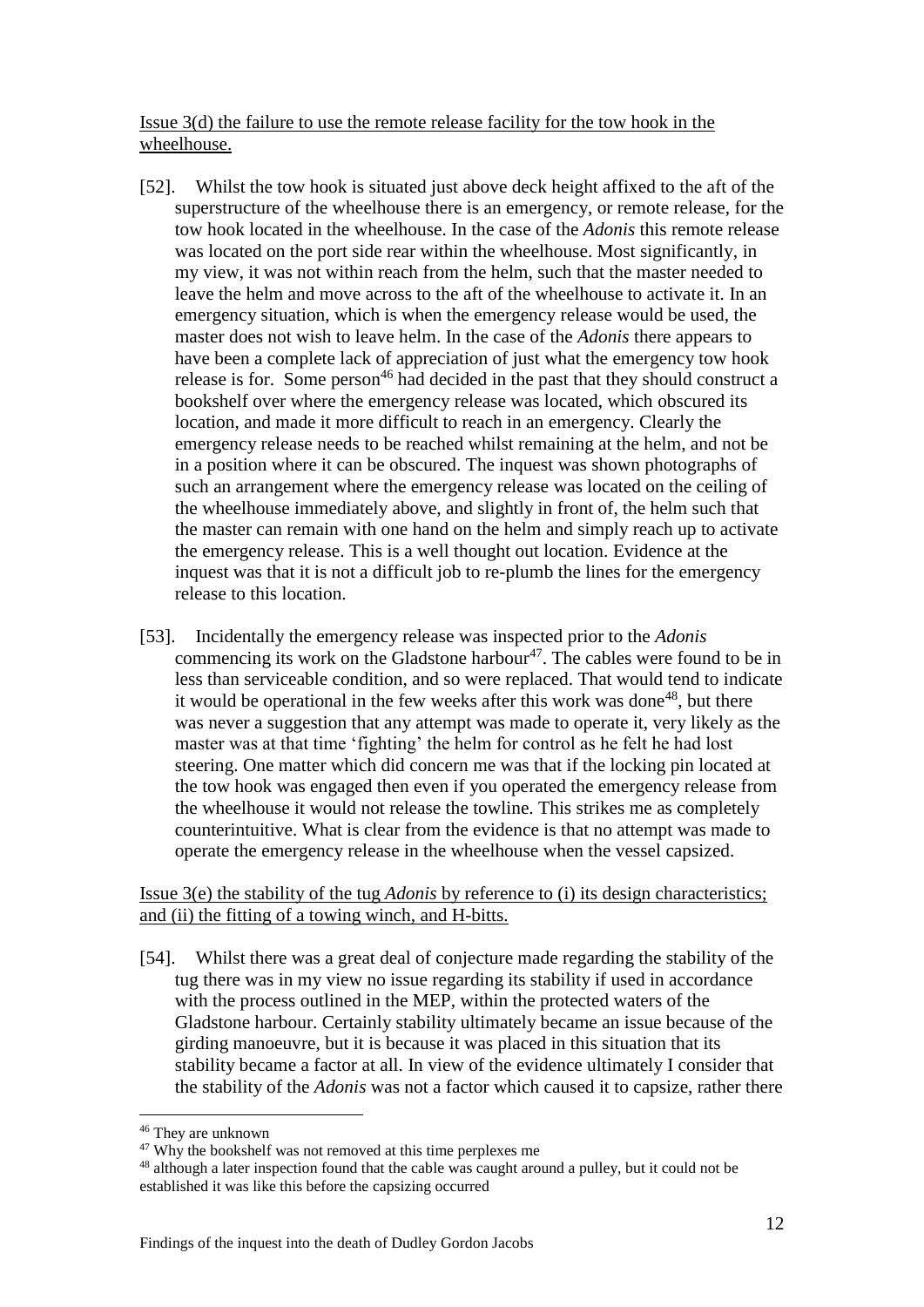were other more important factors which caused it to be in a position where it was exposed to the capsizing motion.

- [55]. I do note that the expert evidence was that once the *Adonis* reached a heel of 19° it would then have begun to flood. Had those that hatches been closed then the tug could have withstood a heel of 36° before it reached its 'zero point', which is the point at which it will simply not right itself<sup>49</sup>. Whether the hatches not being closed made any difference to the final outcome is very unlikely as the incident was described by all as occurring very quickly.
- [56]. Before the *Adonis* was commenced in service in Gladstone harbour there was fitted to it a towing winch and H-bitts.
- [57]. The towing winch is merely a powered drum to recover an unladen towline.
- [58]. H-bitts were placed immediately after the towing winch and these effectively act as a guide to the direction of the towline so no matter what direction the tug may be pulling on the towline the direction of pull on the tow hook itself does not exceed a set maximum angle. The expert<sup>50</sup> calculated that the directional deflection of the towline from the tow hook by these components was in the order of 11.5 degrees elevation in the vertical plane (deflected by the tow winch), and in the horizontal plane  $11^{\circ}$  to port or to starboard, by the H-bitts. Effectively this meant that the towline was always kept in an alignment of pull, or force applied, which the tow hook could easily cope with in its design and operational configuration<sup>51</sup>. There was no suggestion by any person that the slight elevation caused by the towing winch affected the tow hook operation.
- [59]. There was quite some degree of conjecture over whether these modifications required a re-survey of the vessel. Ideally that should have occurred but it is important to focus on the fact that the expert evidence was that the changes did not affect, in any measurable way, the appropriate operation of the towline or tow hook, particularly as to its quick release mechanism.

Issue 3(f) the speed of the composite vessel (incorporating the tug *Aphros*, the dumb barge *Chrysus* and the tug *Adonis*).

[60]. Factors now move into areas of dispute where I need to resolve certain aspects. It was clear from the evidence that had the two tug and barge combination been travelling in the configuration dictated by the MEP then speed would not have been an issue. The evidence of Master Phips was that in the MEP configuration the combination could have travelled at  $100 \text{ mph}^{52}$  without incident. Most fortunately for investigators, and myself, was that each vessel had

<sup>49</sup> and the design of the *Adonis* is a completely different naval design than that of, for instance, a monohull sailing boat with a significant ballast in its keel which allows for self-righting after a capsizing event. A conventional tug such as the *Adonis* does not have this self-righting design. <sup>50</sup> Mr Cosh

<sup>&</sup>lt;sup>51</sup> that is the towline could not be pulling at, say, 60 or 90 $^{\circ}$  to the direction of the tow hook as the Hbitts restricted its direction of travel in the horizontal plane

 $52$  not that the combination was at all possible of travelling at that speed, rather he used it as a figurative analysis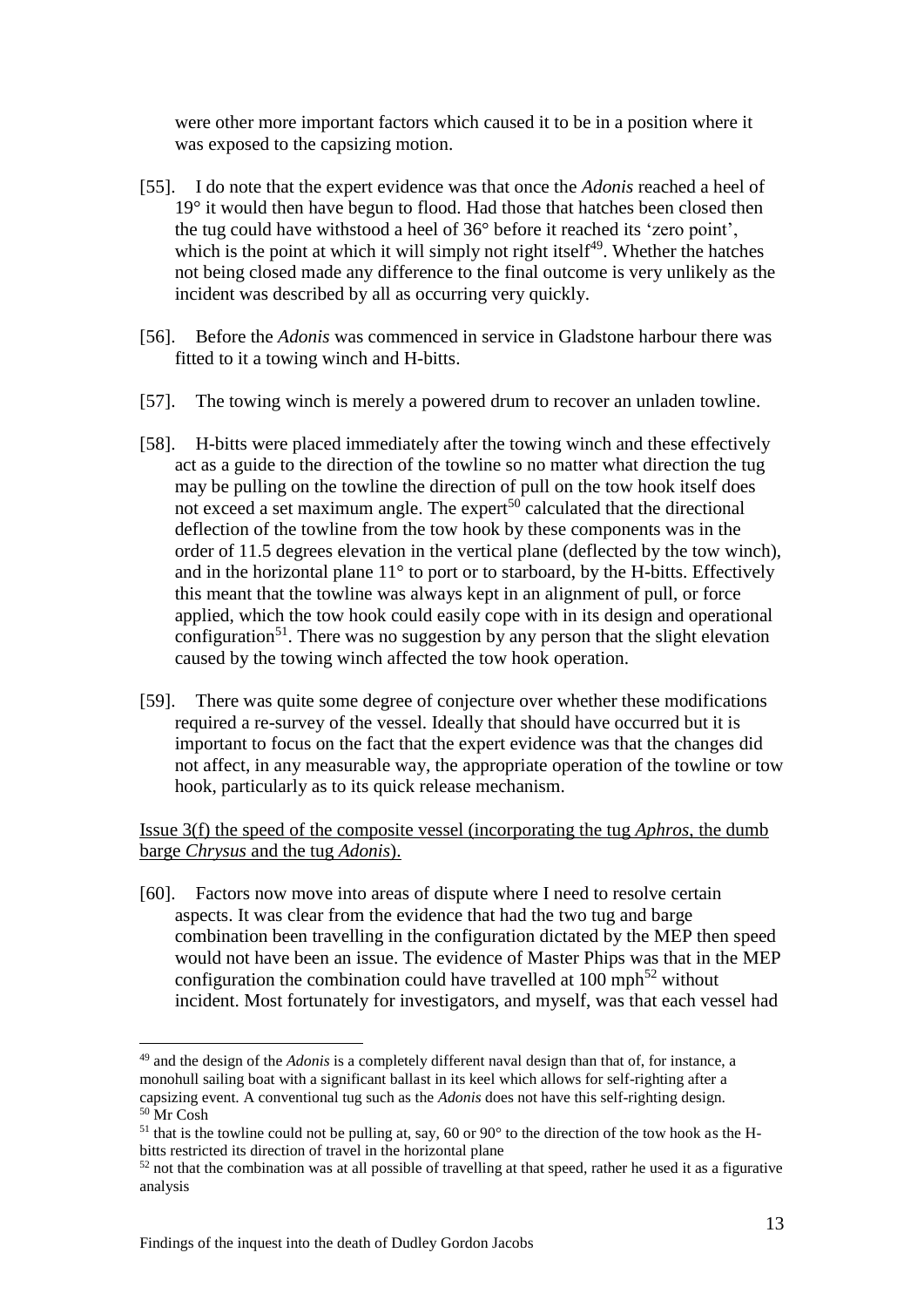activated its Automatic Identification System (AIS). Helpfully investigators plotted this recorded information on a chart of the Gladstone harbour. What is recorded is the speed and bearing of each vessel in the lead up to, and the time of, the incident.

- [61]. The MEP, despite its vast amount of information, actually provides no recommended speed for the combination to travel at, although there is a table which indicates 'transit times' at various speeds which varies from 4 kn up to 8 kn. I was advised that this was merely given as a guide to estimate the travel time of certain segments of the journey, and was not given as an advisory speed for travel.
- [62]. Evidence provided was that an appropriate speed for such a combination was around 6 kn. Why this was considered appropriate was that the *Adonis* had a top speed of around 9 ½ kn, and so 6 kn would allow it to have a margin to increase its speed should it need to in a given situation. I accept that 6 kn was an appropriate speed that the combination should have been travelling at. The AIS data shows that the combination was travelling at 8 kn or a little above, 8.3 kn<sup>53</sup>, in the lead up to the capsizing incident. Clearly this meant that the combination was travelling too fast for the *Adonis* to have a sufficient margin to increase<sup>54</sup> its speed to avoid, or recover from, an incident. Excessive speed was clearly a factor.

#### Issue  $3(g)$  the tidal and current conditions

<u>.</u>

- [63]. Whilst there was initially speculation that perhaps when the *Adonis* was near the mouth of the Calliope River that there may have been an increased tidal movement in this area which caused its steering to appear affected, the evidence from Capt Beecroft, an experienced pilot of the Gladstone harbour, was that any effect of the tidal influence near the mouth of the Calliope River on an incoming, or flood tide, would be very minimal<sup>55</sup>.
- [64]. There is no suggestion from any person or party that the weather conditions on that day<sup>56</sup> would in any way have detrimentally affected the vessels or the towing operation.

<sup>&</sup>lt;sup>53</sup> and these figures are given as SOG, or speed over the ground. That meant the speed through the water would have been approximately 6.25 kn as there was estimated that the tide was flooding in at about 1.75 kn, that is in their direction of travel, it was a flood tide, and it was then about 1 hour & 45 minutes into the roughly six-hour tidal movement. One could use that day's tidal range, and a calculation based on the 1/12th approximation of tidal movements to calculate the approximate speed of the tide but witnesses agreed that 1.75 kn was a fair figure.

<sup>&</sup>lt;sup>54</sup> and it should be remembered that tugs do not increase their speed dramatically like a motor vehicle, rather it can take a period of time for an increase in engine power (and revs) to result in an increase in speed through the water, especially when this incident occurred over what was estimated by some as just 45 seconds

<sup>&</sup>lt;sup>55</sup> And Master Phipps also conceded in his evidence that there was no tidal effect caused by the river mouth

<sup>56</sup> See exhibit C.1 at Appendix 2 showing only moderate temperatures and wind conditions, although gusts were recorded up to 46 km/h at a direction from the ESE, so was a 'tailwind' in the direction of travel at the critical time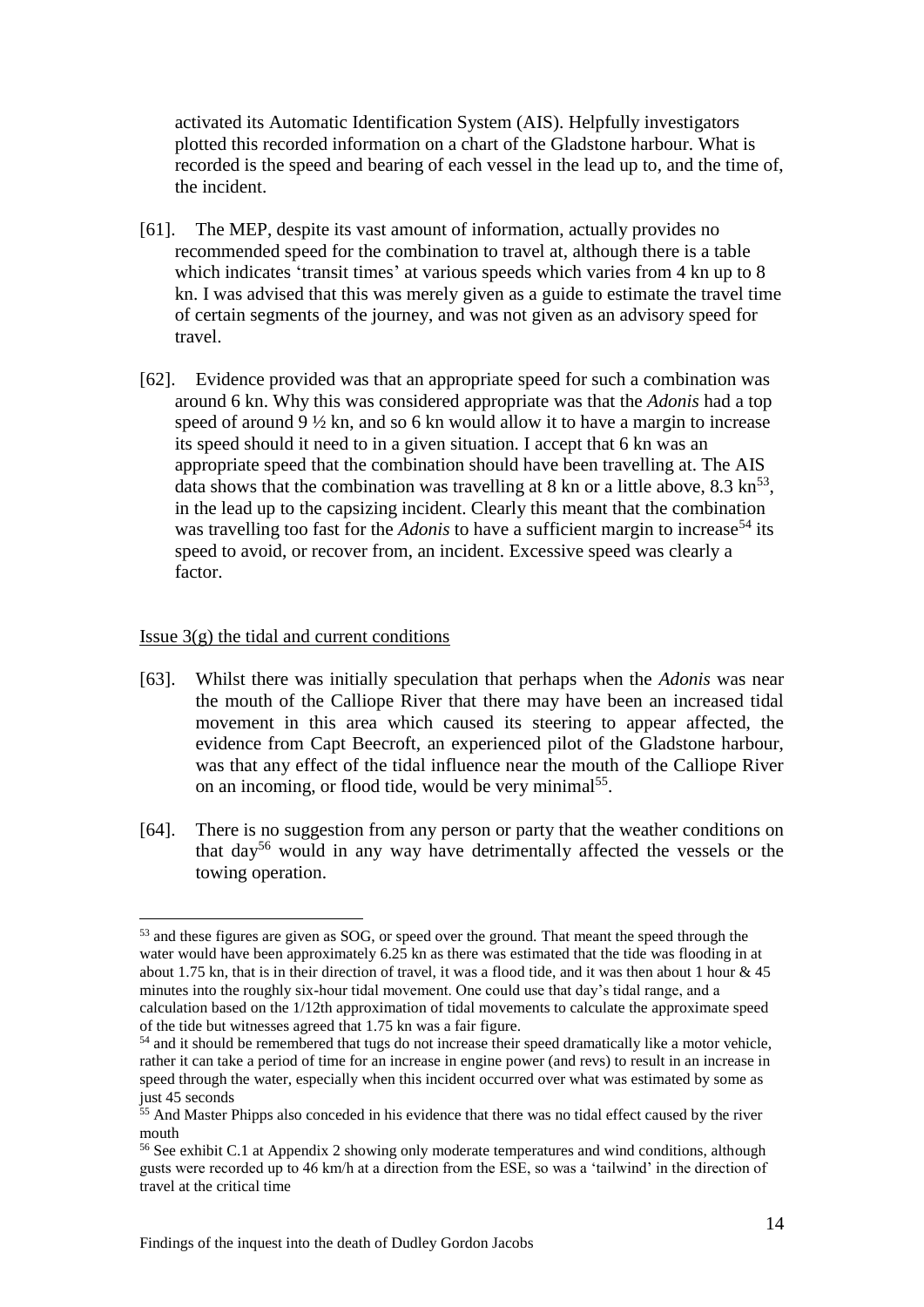- [65]. The most that can be said was that the incoming tide caused the configuration to be travelling at a speed which was excessive to allow a safe margin of error for the *Adonis* to increase its speed to avoid any incident.
- [66]. Accordingly I do not consider that the tide, or other current or tidal conditions, on the Gladstone harbour that particular day influenced the incident occurring<sup>57</sup>.
- [67]. Additional areas of concern raised in the inquest included that where the towline was secured to the dumb barge it did not first pass around the barge's cleat before being secured by way of a figure of eight lashing with the bits "turned up". This termed, "turned up", is a reference to the towline firstly passing around the most forward of the two bollards on the dumb barge's cleat, before the line is then wrapped with a number of turns around the forward cleat, and a 'figure of eight' is then formed on top with the loose end being the uppermost, or 'turned up', as it is phrased. The specific purpose of this is so that the line can be undone even though the line is under immense pressure because the first number of turns around the bollard or cleat hold the line by friction and that way even if the towline is under load it can be released. The evidence was that this did not occur, which is very poor seamanship, and a deficiency in best practice. Again the evidence was there was insufficient time for the towline to be separated by undoing it at the forward port side bollard of the dumb barge. Again the incident simply occurred too quickly.
- [68]. Lastly there was comment made by some witnesses about numerous alleged shortcomings or deficiencies in the vessel *Adonis*. It was a vessel built in 1995. It underwent regular surveys which, sometimes after specific work was required, it did pass. At inquest there was a request to lead evidence regarding alleged deficiencies, or defects, in other vessels within the Sea Swift fleet. Whilst those matters may certainly be relevant to those other vessels in the fleet I do not consider them directly relevant to the coronial issues involving the specific vessel, the *Adonis*, as at June 2011. Certainly if there are any deficiencies in other vessels within the Sea Swift fleet that is a matter that MSQ can pursue in the appropriate forum<sup>58</sup>.
- [69]. One matter which was raised in evidence was that Capt Jacobs was on the *Adonis*, rather than the *Aphros*, where some thought he should have been. There was some conjecture as to why this came to be. In considering the evidence I find it reasonable to draw the conclusion that Capt Jacobs, who was described by many to be a person of fairly quiet personality, has simply preferred the company of Master Bearden, rather than Master Phipps. Master Phipps was described by persons as having a fairly dominant character<sup>59</sup>, and

<sup>57</sup> Leaving aside the speed over ground of the combination.

<sup>&</sup>lt;sup>58</sup> and I did not wish to appear abrupt or in any way discourteous to counsel for Marine Safety Queensland in not allowing evidence about alleged deficiencies in other vessels in the Sea Swift fleet, rather I considered that any alleged deficiencies in other vessels discovered in 2014 or 2015 to not be of particular relevance to me in determining the list of issues for this inquest

<sup>&</sup>lt;sup>59</sup> the evidence of Mr Bearden was that Master Phipps was always 'butting heads' (which was the expression he used) with Captain Jacobs, see T1-59 at 16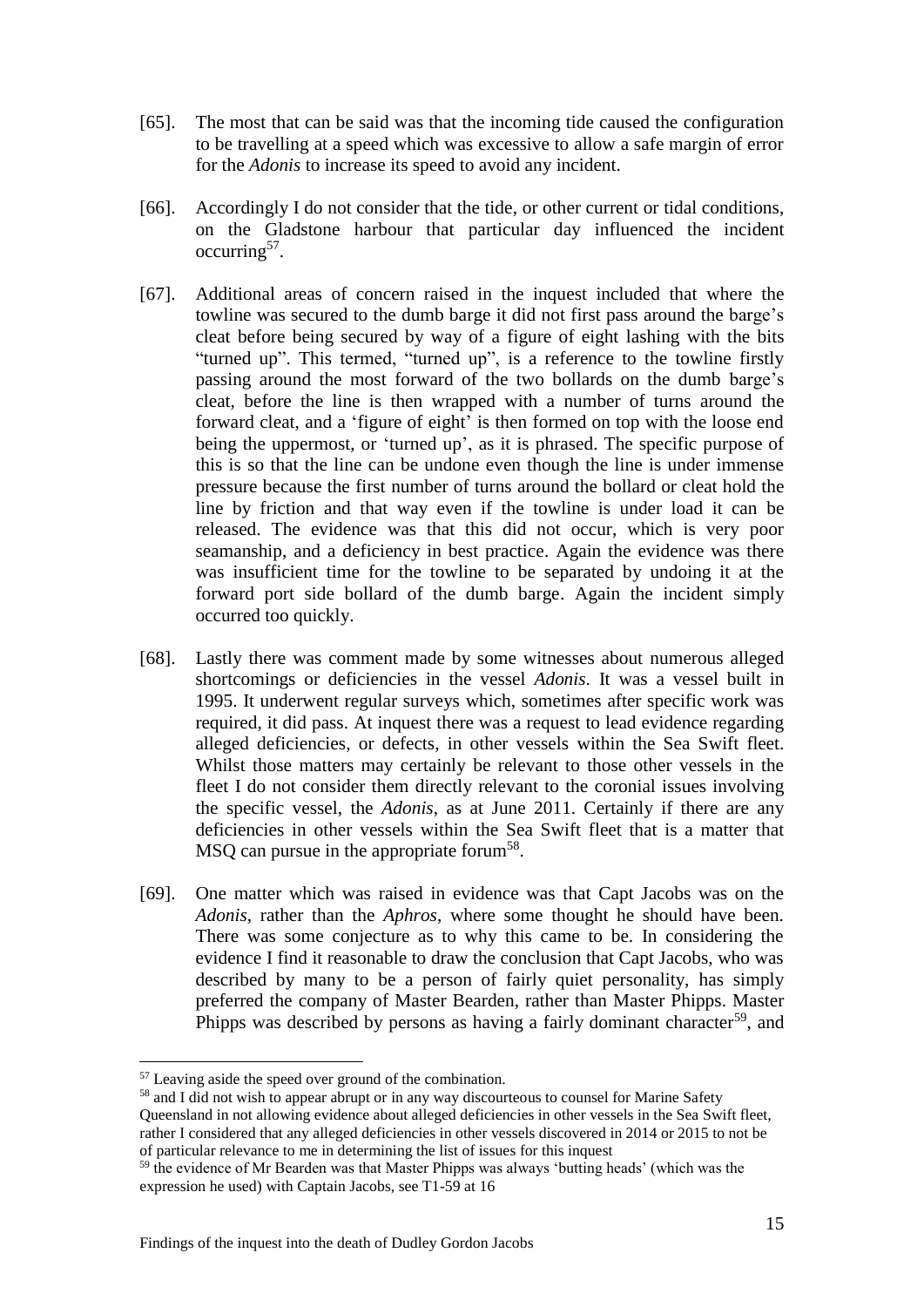certainly I formed that impression of him from his evidence in the witness box. Accordingly it is very likely Capt Jacobs simply chose, on this day, to conduct his assessing role from the wheelhouse of the *Adonis*.

Issue 2. What was the course of events which led to the capsize of the tug Adonis in Gladstone Harbour on 11 June 2011, including the events relating to attempts to release the towline by use of the emergency release mechanism on the tow hook?

- [70]. Essentially I have already dealt with this in response to the various aspects of Issue 3 of the List of Issues of this inquest. In very short compass the course of events which led to the capsize of the tug *Adonis* was that the masters of both vessels, at the instigation of Master Phipps, was to depart from the MEP, and instead implement an over-the-stern tow for the tug *Adonis*. This was inappropriate in the circumstances, and entirely contrary to the authorised, and already then practised, approach set out in the MEP. The capsizing was an entirely avoidable incident had the masters of the tugs simply adhered to the MEP.
- [71]. Matters relating to attempts to release the towline by use of the emergency release mechanisms<sup>60</sup> or the use of an axe, I have already dealt with above in my findings.

## **List of Inquest Issues Answers**

#### **Coroners Act s. 45(2): 'Findings'**

- [72]. Dealing with the list of issues for this inquest the answers are as follows:-
- [73]. Issue 1. My primary task is the information required by section 45(2) of the *Coroners Act 2003*, namely:
	- a. Who the deceased person is  $-$  Gordon Dudley Jacobs<sup>61</sup>,
	- b. How the person died Capt Jacobs died after becoming trapped in the wheelhouse of the tug *Adonis*, when it capsized,
	- c. When the person died  $-11$  June 2011<sup>62</sup>,
	- d. Where the person died Gladstone Harbour, Queensland, adjacent to the mouth of the Calliope River  $63$ , and
	- e. what caused the person to die Drowning<sup>64</sup>
- [74]. Issue 2. The masters of the vessels departed from the established MEP, and implemented an over the stern tow by the tug *Adonis*, which tow was an inappropriate procedure.

 $60$  I say 'mechanisms' (plural) because there was an emergency release at the towline itself on the deck, and also in the wheelhouse

<sup>61</sup> See exhibit A1 QPS Form 1

<sup>62</sup> See exhibit A2 Life Extinct Form

<sup>63</sup> See exhibit A2 Life Extinct Form

<sup>64</sup> See exhibit A3, Form 3 Autopsy Certificate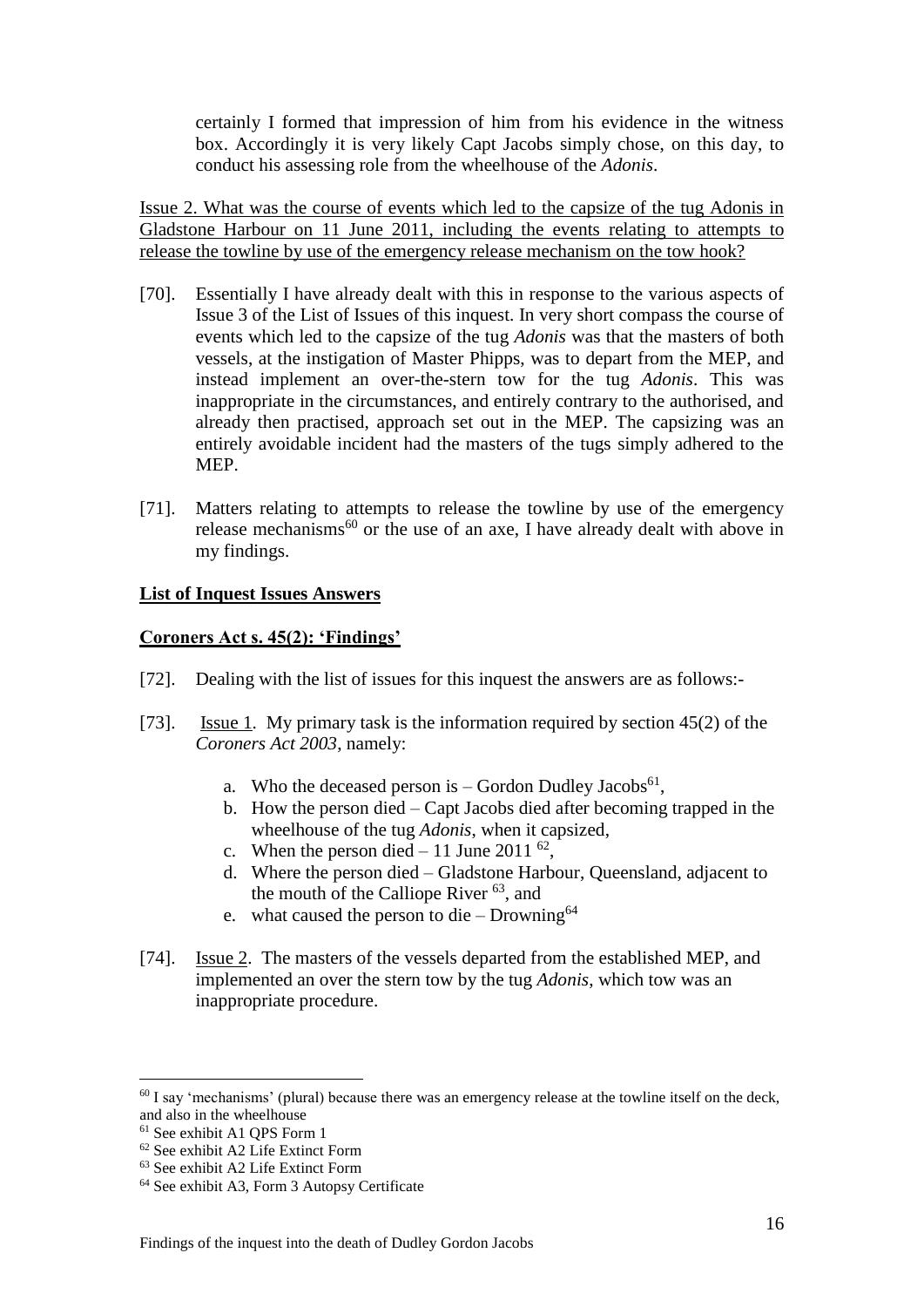- [75]. Attempts to release the towline were made by use of the emergency release mechanism on the tow hook. Why it did not release I am unable to precisely determine, but I do note that the person attempting to operate the emergency release was doing so from the port side, reaching over the hook to the release mechanism located on the starboard side. It should also be remembered that the crew member was attempting to do this under immense time pressure<sup>65</sup>.
- [76]. Later testing of the tow hook, after it was recovered, showed that the emergency release mechanism operated satisfactorily.
- [77]. Issue 3. I will not detail all the factors already dealt with above in these findings but it was clear to me that neither the design of the tow hook, its emergency release mechanism, the stability of the tug as to its design characteristics or the later fitment of a towing winch or H-bitts, nor tide or current conditions, either caused or contributed to the capsizing.
- [78]. Rather it was the failure by the Masters to adhere to the MEP<sup>66</sup>, and then after this failure to adhere to the MEP, there were a number of departures from what are considered appropriate work practices, such as using a towline of insufficient length, using mooring lines as a towline<sup>67</sup>, obscuring the remote tow hook release in the wheelhouse, and significantly the speed of the entire combination, were relevant factors on that particular day.
- [79]. Issue 4. As I noted earlier the particular tow hook, when later tested, operated satisfactorily. There was no suggestion that the design of the tow hook was contributory to the incident occurring. Accordingly no change in design is recommended.

#### **Coroners Act s. 46: 'Coroners Comments' (Recommendations)**

- [80]. An important aspect of the coronial process is to recommend improvements aimed at reducing the recurrence of any incident.
- [81]. Whilst it is possible to consider that better training, or more appropriate practices be put in place, I have found that this incident had its primary cause in the tug masters departing from the Marine Execution Plan (or MEP) devised by the company after extensive revision and consultation.
- [82]. Significantly this MEP was the only plan approved by the Harbourmaster for the towing of this barge. The masters of the tugs departing from the MEP, even after it had been practised, is very perplexing, but in practical terms no

<sup>65</sup> And well regarded authors claim that "*Experience teaches that in many cases it is nearly impossible to open the quick release hook in very critical situations, often with dramatic consequences. When a tug is listing caused by very high tension in the towline, as is nearly always the case in critical situations, it is often impossible to open the hook. One cannot rely on such a system*." (see page 62 of exhibit C.1)

 $66$  and this is the primary, or sole cause, as to why the event even occurred

<sup>&</sup>lt;sup>67</sup> which mooring lines did not have the appropriate breaking strength threshold